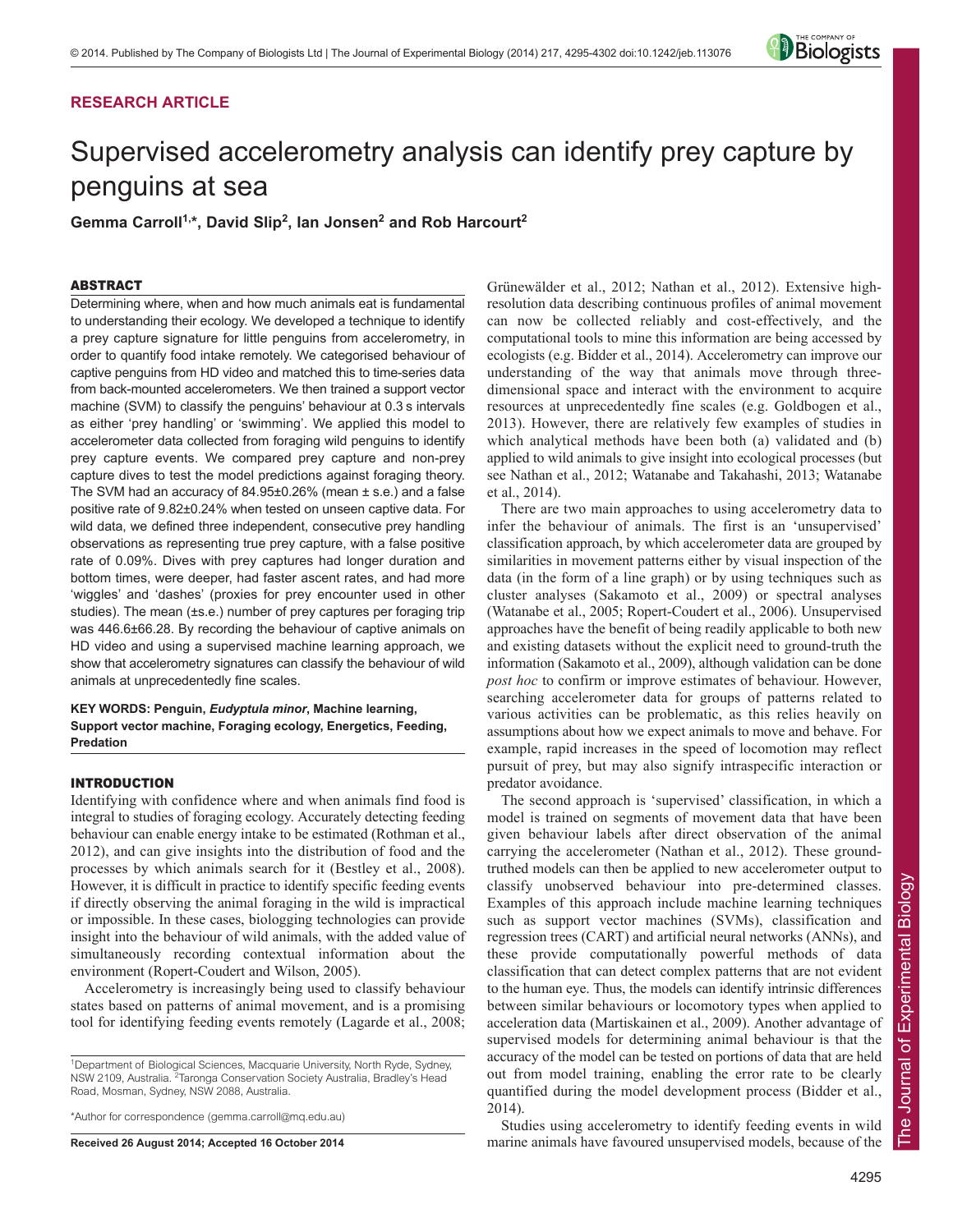obvious logistical difficulties of ground-truthing datasets. In larger animals, accelerometers have been placed on the head, or on both the head and back to identify dynamic head movements thought to be related to 'lunging' for prey (Kokubun et al., 2011; Gallon et al., 2013; Ydesen et al., 2014) and jaw-mounted accelerometers have been used to identify mouth opening events that may result in prey ingestion (Viviant et al., 2010). In smaller marine species, backmounted accelerometry is currently the best or only option. In these cases, periods when the wing/flipper/tail beat frequency or amplitude [identifiable from the 'heaving' (wing/flipper) or 'swaying' (tail) axis of the accelerometer data] spike above a threshold are determined to be 'dashes' – increases in speed when the animal may have encountered and pursued prey (Ropert-Coudert et al., 2006). When validation has been undertaken in the marine realm (by attaching a video camera alongside the accelerometer), it has tended to focus on validating prey capture attempts (e.g. head lunges) rather than the actual capture and consumption of prey (Watanabe and Takahashi, 2013). This distinction is important, as it is impossible to quantify an animal's foraging efficiency or its energy intake if the success of prey capture remains uncertain.

Several little penguin (*Eudyptula minor*, Forster 1781) populations around the south coast of Australia are experiencing declines that seem at least partially related to changes in the availability of the small baitfish that constitute its primary prey (Cannell et al., 2012). There is therefore an urgent need to understand the energetic requirements and feeding ecology of this species at fine scales, both to predict its vulnerability to environmental change that may alter the abundance and distribution of prey and to assess the need for conservation measures such as restrictions on fishing activity around breeding colonies. The relative ease of studying little penguins both in captivity and in the wild also makes them a suitable model species for developing analytical techniques that can be applied to other marine fauna.

Here, we developed a supervised machine learning approach to identifying feeding events at sea from observations of little penguins wearing accelerometers while they handled prey in captivity. Because of their small size, it is not yet possible to equip little penguins with cameras in the wild, and the captive setting provides a means of observing feeding behaviour in great detail. Although translating observations made in captivity to the behaviour of wild animals is inherently problematic owing to the diversity of natural behaviours and contexts, by developing a classification model based on the handling of prey rather than on pursuits or capture attempts, we can be more confident that this approximates natural feeding behaviour. This is because the physical processes of prey handling and consumption are likely to be similar even if other predator–prey interactions may differ between captive and wild settings. By taking this approach, we also aimed to remove some of the uncertainties of prey capture variability as well as uncertainties resulting from the presence of rapid movements that are unrelated to prey encounters.

We then applied this model to wild penguin acceleration data and compared 'successful' versus 'unsuccessful' foraging dives as a means of further exploring the validity of the model on wild data, and to characterise foraging success and its determinants in little penguins. We also attempted to quantify the number of prey items ingested during a day of foraging, and validated this information in relation to what is known about little penguin energetics.

#### RESULTS

#### SVM performance on captive data

We analysed 20 accelerometry profiles recorded by seven different captive penguins on 8 days. A total of 5244 behaviour observations (3971 'swimming'; 1273 'prey handling') were extracted after processing the data into 0.3 s blocks. These observations were randomly split into 3670 training and 1574 testing points for the initial parameter tuning run, and for each subsequent iteration when evaluating the model's performance. The overall mean accuracy of the SVM in classifying both swimming and prey handling events correctly on the unseen testing data was  $84.95\pm0.26\%$  (mean  $\pm$  s.e., *N*=12 iterations). As we were interested in how well the model is likely to correctly predict prey handling in the wild, a more important measure of model performance is the false positive rate, i.e. the likelihood of misclassifying an event as prey handling when it should have been swimming. On our unseen testing data, this measure was 9.8±0.24%.

#### Application of the SVM to wild accelerometer profiles

Accelerometer profiles were obtained for 21 penguins performing 23 foraging trips in 2013 (two birds were sampled twice at different times of the year and in different breeding stages – for information about penguins and their foraging trips, and measures of their foraging efficiency see Table 1). We classified a prey capture event as three consecutive observations of prey handling, in order to reduce the misclassification of transient events. As each datum is treated as an independent observation by the SVM, the probability of the model incorrectly classifying three consecutive observations as prey handling when they should all be swimming is 0.0009

**Table 1. Summary of the attributes of wild little penguins deployed with accelerometers in 2013, and measures of their foraging efficiency calculated using a support vector machine**

| Month | Breeding stage                                                 | Sex                       | Mean mass (q) | Total dives | Prey capture<br>dives/total dives | Prey captures/day | Prey captures/<br>diving minute |
|-------|----------------------------------------------------------------|---------------------------|---------------|-------------|-----------------------------------|-------------------|---------------------------------|
| Sep.  | Incubation $N=3$<br>Guard $N=3$<br>Post-guard N=3<br>Total N=9 | Female N=5<br>Male $N=4$  | 1184±115.68   | 15.557      | $0.42 \pm 0.28$                   | 443.82±289.81     | $1.92 \pm 1.14$                 |
| Nov.  | Guard $N=2$<br>Post-guard N=5<br>Total N=7                     | Female N=5<br>Male $N=2$  | 1103±108.54   | 7434        | $0.37 \pm 0.23$                   | 465.43±454        | $1.22 \pm 0.93$                 |
| Dec.  | Guard N=6<br>Post-guard N=1<br>Total N=7                       | Female N=7                | 1043±163.78   | 5797        | $0.47 \pm 0.26$                   | 431.36±227.29     | $1.39 + 0.91$                   |
| Total | Incubation $N=3$<br>Guard N=11<br>Post-guard N=9<br>Total N=23 | Female N=17<br>Male $N=6$ | 1125±129.67   | 28,788      | $0.42 \pm 0.25$                   | 446.61±317.86     | $1.54 \pm 1.02$                 |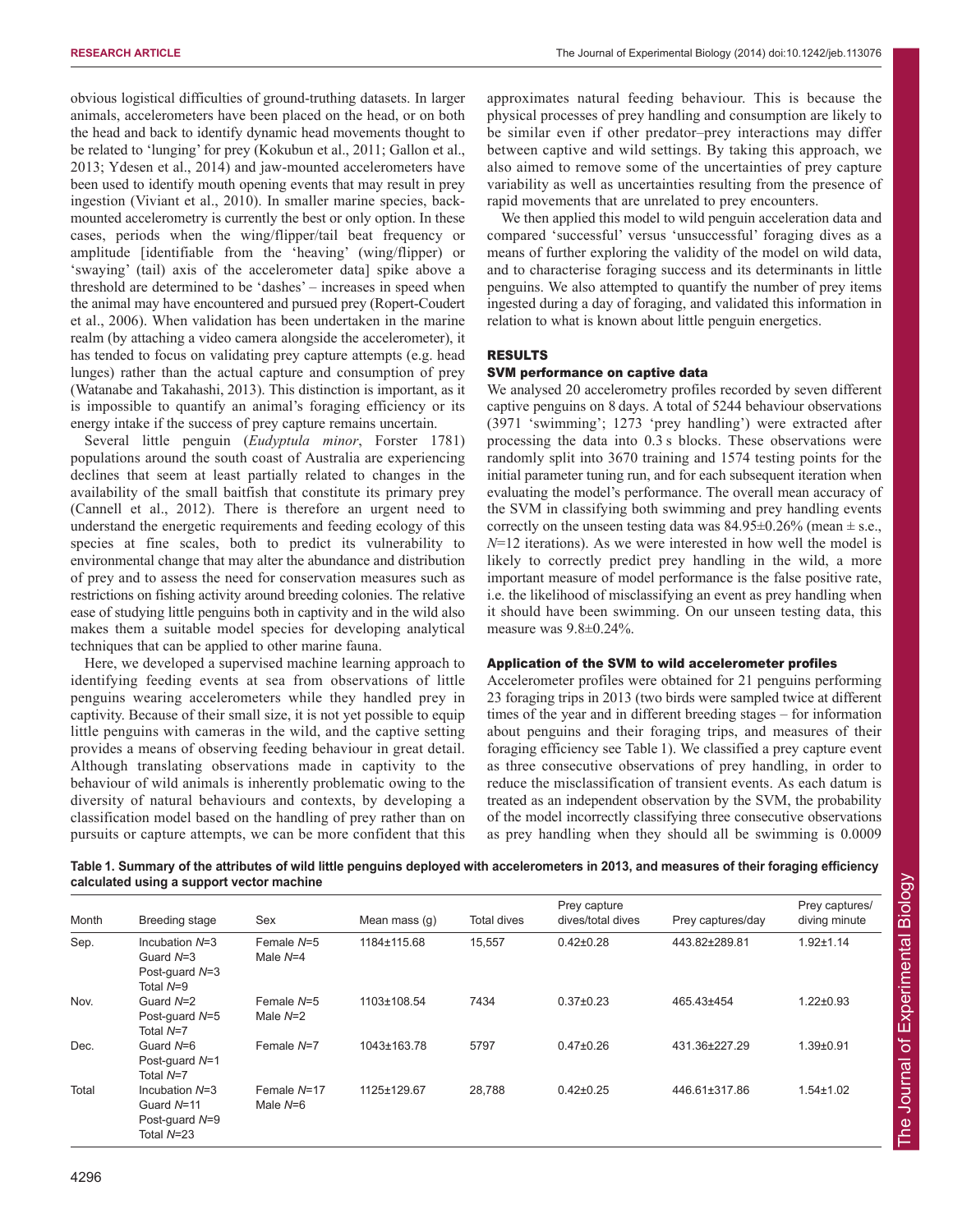

(0.098×0.098×0.098). This is strong evidence that the prey capture events identified by the model were likely to reflect true instances when the penguin had captured and handled prey.

## Comparison of prey capture versus non-prey capture dives

We analysed 28,788 dives and identified prey capture events in 38%. The number of prey caught per successful dive ranged from one  $(75\% \text{ of successful gives})$  to six  $(0.02\% \text{ of successful gives})$ . We found that prey capture dives were longer in duration and bottom time, were deeper, and were more likely to contain wiggles and dashes (see Fig. 1 and below). A random subsample of 25,910 (90%) of these dives were included in the binomial generalised linear mixed model (GLMM). These results showed that dive residual (a measure of dive duration corrected for depth), mean ascent rate, wiggle presence and dash presence were all significant parameters (*P*<0.0001), while mean descent rate was not significant (*P*=0.33) (see Table 2).

## **Table 2. Slope, s.e. and** *P***-values for a binomial generalised linear mixed model characterising dive parameters in prey capture versus non-prey capture dives during 23 little penguin foraging trips**

| Slope      | s.e.    |          |
|------------|---------|----------|
| 9.82253    | 0.33185 | < 0.0001 |
| $-0.21976$ | 0.26772 | 0.334    |
| 4.01958    | 0.15780 | < 0.0001 |
| 0.87131    | 0.04277 | < 0.0001 |
| $-0.46260$ | 0.04259 | < 0.0001 |
|            |         |          |

Parameters in bold were significant.

**Fig. 1. A comparison of little penguin dive attributes in 2013.** Data are for dives in which the support vector machine (SVM) detected a prey capture (successful, S) and those in which it did not (unsuccessful, U).

### Comparison of SVM predictions with wiggles and dashes

Wiggles (undulations in the bottom phase of a dive) occurred in 71% of prey capture dives, 40% of non-prey capture dives and 54% of all dives. Dashes (periods where the amplitude of the 'heaving' axis, a proxy for flipper strokes, spiked above a threshold) occurred in 61% of prey capture dives, 52% of non-prey capture dives and 56% of all dives. Wiggles and dashes were present together in 33% of all dives, and of these 53% were successful dives and 47% were unsuccessful dives.

## Little penguin foraging efficiency

The number of discrete prey captures by each penguin per foraging day determined by the model was highly variable, ranging from 120 to 1368 with a mean  $(\pm s.e.)$  of 446.61 $\pm$ 66.28 and a median of 305. The proportion of successful prey capture dives also varied between individuals, from 0.11 to 0.88 with a mean  $(\pm s.e.)$  of 0.40 $\pm$ 0.05. Prey captures per minute diving (averaged over the whole foraging trip) ranged from 0.30 to 4.0 with a mean  $(\pm s.e.)$  of 1.54 $\pm$ 0.21 and a median of 1.56

## **DISCUSSION**

There are several emerging analytical techniques that attempt to elucidate the relationships between patterns of acceleration and behaviour in animals. Although each approach can give biological meaning to movement data, identifying and validating prey captures in a wild setting remains difficult, and very few accelerometry studies have attempted to quantify prey ingestion (Watanabe and Takahashi, 2013). The results of the present study are promising. The SVM trained on captive penguin accelerometry performed well on unseen captive data, with an 84.95% overall accuracy and 9.8%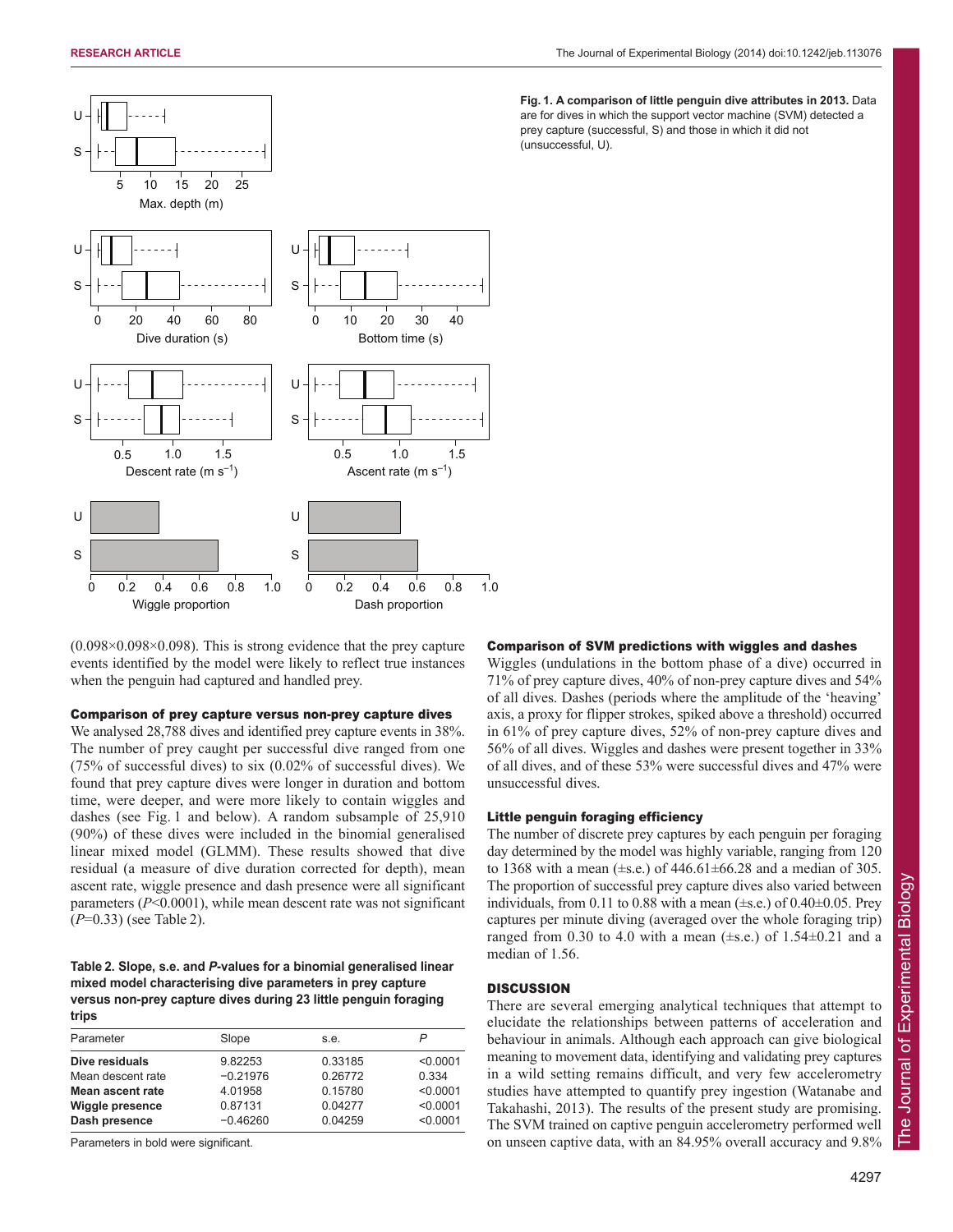false positive, which is similar to those found in studies on captive terrestrial animals (Nathan et al., 2012; Bidder et al., 2014). The clear differences that we identified between dives in which the SVM identified prey capture and those in which it did not are also encouraging for the translation of this technique to wild datasets. However, assessing model performance on data collected in the wild is challenging as it requires several assumptions, the validity of which we explore below.

#### Prey captures and foraging strategy

Air-breathing divers such as penguins must frequently leave prey patches to return to the surface to breathe during foraging trips. This constraint confers expectations on the way that they are likely to behave while foraging. Foraging animals should make decisions that will maximise their potential for resource acquisition, and are therefore expected to spend more time foraging where food availability is high (Charnov, 1976). This prediction holds true for diving animals including wild Adélie penguins, which increase the duration of their dives in response to the rate of short-term krill capture success (Watanabe et al., 2014). Theory also predicts that shallow dives, which constituted most of the dives performed by penguins in this study (77% of all dives and 61% of successful dives were above 10 m in depth), should be aborted if prey is not encountered in the upper part of the water column (Thompson and Fedak, 2001). Therefore, successful prey capture dives are likely to be not only longer but also deeper than non-prey capture dives. The strong differences in duration and depth that we observed between prey capture and non-prey capture dives support these theories.

Penguins are observed to have sharper angles of ascent when bottom duration is longer (Sato et al., 2004), and when prey capture has been identified by oesophageal temperature loggers (Ropert-Coudert et al., 2001). This is probably because if successful prey capture dives are longer and deeper, animals are likely to be foraging closer to their aerobic dive limit and should optimise their return to the surface to replenish their oxygen stores (Viviant et al., 2014). Our results are consistent with these observations, as significantly higher mean ascent rates were observed during successful dives. Descent rate was not a determinant of prey capture in this study, indicating that there was no strong pre-conception by the penguins about whether prey was available at the single dive scale.

There was a clear relationship between the presence of both wiggles and dashes, which have been used as proxies for prey encounters in diving animals (Simeone and Wilson, 2003; Zimmer et al., 2011a), and the presence of a prey capture identified by the SVM. Wiggles were a better indicator of prey capture than dashes, corresponding to 71% of dives in which the model identified a prey capture event compared with 61% for dashes. Studies using proxies for prey encounter such as wiggles, dashes and head movements have assumed that (a) all prey that is encountered is pursued (Ropert-Coudert et al., 2006) and (b) once prey is encountered, the likelihood of prey capture is high (Zimmer et al., 2011a). However, there are many factors that are likely to affect the rate of prey capture success in relation to the prey that is encountered. These include the effects of prey patch density on prey capture success (Draulans, 1987; Darby et al., 2012), the effects of light level on the foraging success of visual predators (Ropert-Coudert et al., 2006), the presence of competition from other predators (Minderman et al., 2006) and the effects of individual experience (Daunt et al., 2007). For these reasons, rates of prey capture cannot be inferred from prey encounter, and methods that focus on prey encounters or capture attempts alone could significantly over-estimate the prey consumed by foraging animals.

### Foraging efficiency and prey capture rates

Prey acquisition is difficult to quantify in marine animals. Techniques such as diet analyses based on stomach flushing are prone to bias as different prey types have differential digestion rates, and hard parts such as otoliths and squid beaks, if consumed, may not always be retained in the gut (Gales, 1988). For animals performing longer foraging trips, stomach contents on return to the colony may only represent the most recent bout of feeding. Such studies generally report the relative occurrence of prey types, rather than attempting to quantify the number of prey items that have been ingested. However, approximate quantities can be estimated by back-calculating the wet mass of key prey types required to fulfil the daily energy requirements of individuals based on known metabolic rates (Adams et al., 1993; Watanabe and Takahashi, 2013) or they can be determined via water and sodium influxes (Gales and Green, 1990).

To determine whether the SVM result provides a reasonable estimate of the quantity of prey items ingested, we estimate the possible feeding requirements of little penguins from what is known about their energetics. The SVM identified a mean of 447 prey capture events per penguin per day. The relationship between the daily metabolic rate of little penguins during the breeding season and the food that they require is complicated by the penguins' need to consume a surplus to account for fasting days and the extra mass of food required to provision growing chicks. The metabolic rate of little penguins during the breeding season has been determined to be between 661 kJ kg<sup>-1</sup> day<sup>-1</sup> (for a fasting, incubating bird) and 2532 kJ kg<sup>-1</sup> day<sup>-1</sup> (for a foraging bird late in the chick-provisioning phase) using the doubly labelled water method (Gales and Green, 1990). The mean energy value of the little penguin diet, with varying proportions of fish, squid and krill across the annual cycle is ~3.87 kJ  $g^{-1}$ . Food consumption based on water and sodium influx has been calculated as being up to  $664g kg^{-1} day^{-1}$  (Gales and Green, 1990).

Multiplying the standardised metabolic rate by the mean mass of the penguins in this study (1.125 kg), foraging penguins provisioning chicks require up to 2848 kJ day<sup>-1</sup>. This approximate energy requirement could be met with 736 g of food, a similar mass to the 747 g obtained when the mass of food estimated by water and sodium influx is also multiplied by 1.125 kg (Gales and Green, 1990). Food consumption has also been estimated for little penguin chicks using water and sodium influx, with an estimated mean rate of intake of 256 g day<sup>−</sup><sup>1</sup> for older (post-guard stage) chicks (Green et al., 1988). This means that  $\sim$ 1259 g of food could be eaten on an average day by a foraging penguin provisioning two chicks. This estimate may be lower for incubating birds and those with very small chicks; however, this figure provides a benchmark on which to sanity test our observations.

If all prey captures identified by the SVM represent actual prey captures, prey consumed by little penguins in our study had a mean mass of  $\sim$ 2.8 g. The mean mass of ingested fish species estimated from diet reconstruction for little penguins at Phillip Island, Victoria, Australia, ranged from 0.9 g (red cod) to 10.7 g (garfish), with a mean of ~4.9 g per item across all fish species (Cullen et al., 1991). Small (1–5 cm) schooling fish were the primary component of the diet of little penguins around Montague Island in 2013, with penguins also eating krill when transient swarms entered the area (G.C., unpublished data). Our estimate of mean prey ingestion quantities is consistent with this provided that the handling of small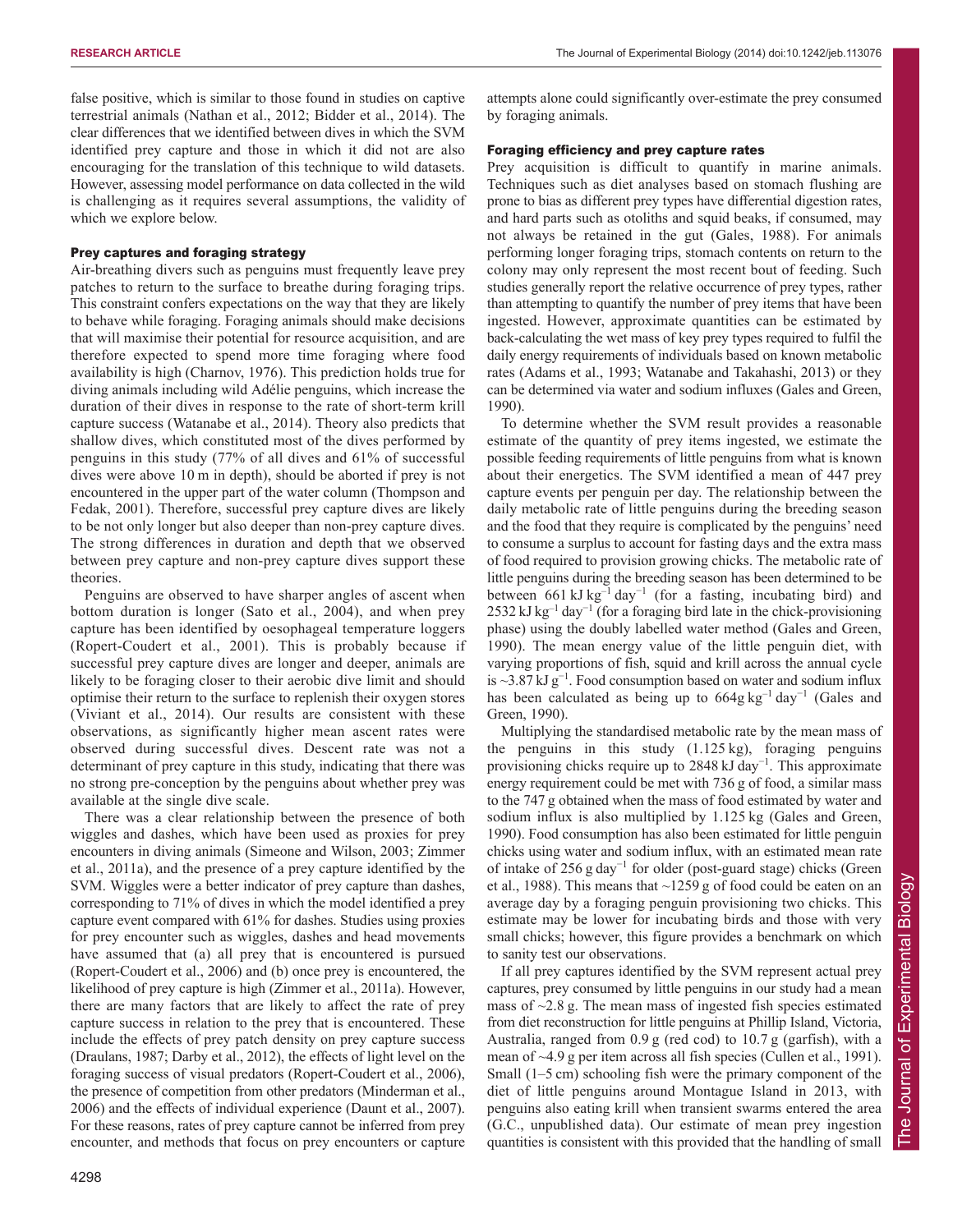size classes of fish and krill is considered in the same way as the handling of larger fish by the SVM.

As the model was trained on penguins handling one type of prey (pilchards), whether or not the capture of other prey types can be identified with the same accuracy is uncertain. This is a limitation of the interpretability of non-linear SVMs, which are to some extent 'black box' algorithms with non-transparent decision rules (Rosenbaum et al., 2011). Logically, the capture and handling of any prey type (live or dead) is more likely to resemble the physical action of handling dead pilchards than of swimming. It is probable that when the accelerometer records these events, the SVM classifies the observations as 'prey handling', and the number of prey captures recorded in our study supports the notion that the capture of small prey items is being detected.

However, in this study we made a number of assumptions regarding the amount of time it takes for a little penguin to handle prey in the wild. By setting a prey capture event at three consecutive 0.3 s observations of prey handling, the minimum observable prey handling time was  $0.9$  s, which may not be at a fine enough resolution to detect the rapid consumption of small prey. Similarly, by using a survival curve to determine the amount of time between consecutive prey captures it is possible that we also underestimated prey capture rates when prey density was high. Without validating the handling of more prey types (particularly small fish and krill) and of both dead and live prey, there will remain a level of uncertainty, and the absolute estimates of prey capture quantity should be interpreted with caution at this early stage.

#### Benefits of supervised accelerometry analysis and future applications

The ability to determine the quantity and timing of prey consumption in wild animals has immense value in ecological studies. The supervised accelerometry approach provides a reliable and minimally invasive method to assess and monitor foraging efficiency, and to estimate the energy intake of predators. Further value can be added by integrating this information with fine-scale location data and environmental covariates such as temperature and light level (Guinet et al., 2014). This will lead to an improved understanding of the factors governing the distribution of resources in both space and time, and enable better predictions of the effects of environmental change on predator populations (Hazen et al., 2013).

Although identifying and quantifying the consumption of prey gives us valuable information in the little penguin example, supervised accelerometry analysis can be equally applied to other behaviours of interest. We have shown here that fine-scale behaviours that correspond to transient events lasting less than a second can be detected accurately with a machine learning model such as an SVM. Therefore, this technique is potentially valuable for identifying other behaviours of interest that are variable or transient, or occur relatively rarely, e.g. aggressive interactions or copulation.

In order to detect events at such a fine scale, the accelerometry data must be high resolution (30 Hz or greater) (Broell et al., 2013) and behaviour analysis must occur at the same resolution in order to pinpoint the transition between behaviour states with precision. Ground-truthing accelerometry data in captivity is valuable in this respect, as high-quality video can be collected from angles that clearly show the whole organism and all its movements to allow for more precise coding of behaviour. The opportunity also exists to experimentally increase the frequency of a particular activity, whereas data must be collected in a much more opportunistic fashion in the wild. Although critter cams are valuable for gaining insight into the natural behaviours of wild animals, they may not always show a behaviour from the best angle, making it difficult, for example, to determine whether prey capture was successful (Watanabe and Takahashi, 2013). They are also a sub-optimal method for animals that operate primarily in low light conditions such as nocturnal or deep diving animals, because of the potential interference of the camera's light source with the animal's normal behaviour (Heaslip and Hooker, 2008). Ideally, observation of animals in the wild is the best way to remove doubts regarding the validity of acceleration signatures for identifying the full range of their natural behaviours. However, if this is impractical and if captive animals perform behaviours that adequately reflect the natural behaviour of their wild conspecifics, the captive environment provides a useful setting to begin to model their fine scale behaviour using accelerometry.

#### MATERIALS AND METHODS

The field study was conducted on Montague Island (−36.252777°, 150.227110°), 9 km off the southeast coast of NSW, Australia. The island supported approximately 5000 breeding pairs of little penguins in 2000 (Weerheim et al., 2003); however, there have been no recent, reliable estimates of population size on the island. Extensive habitat restoration on Montague Island has necessitated the use of nest boxes to accommodate a large portion of the breeding penguin population. Data used in this analysis were collected during the breeding season in September, November and December 2013. Penguins were captured in their artificial wooden nest boxes at night, and sex was determined by comparing the morphology of the two adults present in the nest (males are generally slightly larger in body size and have thicker bills with a pronounced hook at the tip).

Accelerometer data loggers (G6a and G6a+, CEFAS Technology Pty Ltd, Suffolk, UK) were attached to feathers just below the mid-point of the back with cloth tape (Tesa, Hamburg, Germany) the night before a penguin went to sea. The units recorded acceleration in three axes: anterior–posterior (surging), lateral (swaying) and dorso-ventral (heaving) with a range of  $\pm 2$  g (see Fig. 2). The accelerometers recorded depth, temperature and



**Fig. 2. Schematic diagram of a little penguin wearing an accelerometer (yellow) swimming towards a fish and handling prey.** The accelerometer axes (heaving, surging and swaying; see Materials and methods) are shown on the left. Beneath is a sample raw accelerometry profile from the heaving axis (recorded at 30 Hz) of a penguin swimming and handling prey in captivity, labelled with the associated behaviours identified from HD video.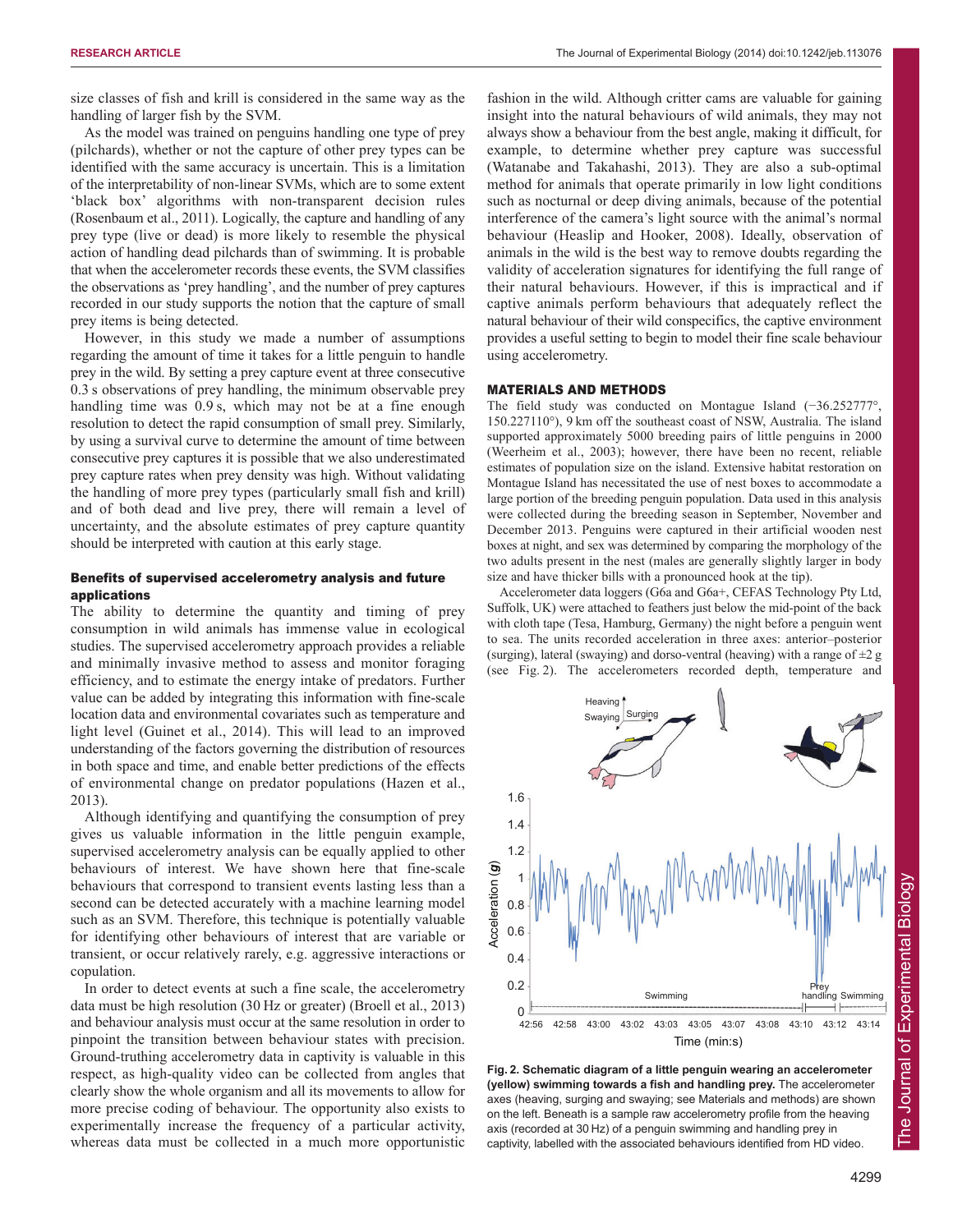acceleration and were programmed in two modes: 'shallow' mode (<1.37 m: 1.5% of the full scale pressure range), where parameters were recorded every 10 s; and 'dive' mode  $(>1.37 \text{ m})$ , where the same parameters were recorded at a rate of 30 Hz. When the penguins returned from a foraging trip, they were recaptured in their nest boxes, the loggers were removed and the penguins were weighed in a calico bag using a spring balance scale (Pesola AG, Switzerland).

#### Validation of accelerometer signal

To identify a unique signal from acceleration data that corresponds to prey handling in little penguins, we attached the same accelerometers to captive penguins at Taronga Zoo, Sydney, Australia, using the same technique as for wild penguins. The accelerometers were programmed to record depth and tri-axial movement continuously at 30 Hz. Three underwater cameras (GoPro Hero 3, San Mateo, CA, USA) filming in HD 1080 at 60 frames s<sup>-1</sup> were fixed in the pool and angled to give coverage of the entire swimming area. The accelerometers were attached using uniquely coloured cloth tape so that each penguin with an accelerometer could be individually identified from the video. First, we attached accelerometers to five penguins and recorded their behaviour as they swam around their enclosure with other members of their captive group for 1 h. In subsequent experiments, accelerometers were attached to two to five penguins in the morning, and were programmed to start recording before the afternoon feeding session. Two GoPro cameras were then strategically placed to provide coverage of the feeding area at the start of each feeding session.

The behaviour of the penguins was determined from the video footage and recorded directly onto the accelerometer output file. This created a behaviour label for each 30 Hz accelerometer reading. Exact pairing of the video footage with accelerometer data to the 30 Hz level was achieved by a combination of (a) identifying the exact frame within a given second in which a change in behaviour occurred on the video and (b) visually identifying rapid changes in acceleration associated with a change in behaviour from plotted accelerometer data. Behaviour was scored as being one of 'swimming', 'surface swimming' or 'prey handling'.

Because of ethical and practical considerations, live prey was not used in feeding trials. Instead, handfuls of dead pilchards were thrown into the pool until the penguins were satiated. Prey handling was recorded from the time that the penguin grabbed a fish in the water until the first powerful flipper stroke as it began to swim away after swallowing the fish. We believe that this reasonably approximates the prey handling behaviour of wild penguins, as: (1) the captive penguins approached a fish at high speed and with dynamic movement as there were usually several penguins competing for each fish and (2) the captive penguins performed characteristic behaviours such as striking at the head of the fish to 'immobilise' it before swallowing it head first. All other behaviour, including all feeding behaviour leading right up to grabbing a fish, was recorded as swimming unless the penguin was at the surface. All observations where the penguin was recorded as surface swimming were later removed from the analysis, as the wild data did not capture times when the birds rested at the surface at the same 30 Hz resolution.

### Data analysis

#### **SVM and data processing**

Twenty-eight summary statistics were calculated from the raw accelerometer output using a rolling window of 10 data points (0.3 s). For each axis (heaving, surging and swaying), we calculated mean, s.d., minimum, maximum, skewness and kurtosis. We also calculated pairwise correlations between the three axes as well as overall dynamic body acceleration, an estimate of activity-specific metabolic rate (Wilson et al., 2006). Rather than pre-segmenting the data into groups representing single behaviours for the training/testing process (e.g. Nathan et al., 2012), we took the behaviour label of each 10 data point rolling window to be whichever behaviour was represented by most (>5) observations. Having behaviour inputs that are mixed in this way introduces uncertainty and is therefore likely to reduce the accuracy of our model when tested on captive data. However, this should result in a model that can be applied with increased confidence to wild accelerometry, where the model must be robust to data that are not grouped into classes.

Several powerful supervised machine learning methods have been successfully employed to classify the behaviour of terrestrial animals from accelerometry, including classification and regression trees, random forests, artificial neural networks and SVMs. Each of these models performs to a high standard when classifying animal behaviour (see Nathan et al., 2012; Martiskainen et al., 2009). We selected the SVM to classify feeding because it is robust and consistently among the best performers in comparisons of machine learning methods. Rather than comparing a variety of statistical methods, we focus instead on exploring the ability of a single method to give insight into fine scale ecological processes.

SVMs are used in many pattern recognition applications and we have attempted to describe the underlying mechanisms of the model here in relation to classifying animal behaviour [for a detailed explanation, see Shawe-Taylor and Christianini (Shawe-Taylor and Christianini, 2004)]. As in all supervised machine learning problems, the model is trained on data that have been given class labels. In this case, the data are the summary statistics derived from the acceleration data, and the labels are the behaviours that the animal was observed performing from the video that correspond to the acceleration data. The model 'learns' the relationship between features of the data and these behaviour labels, and is then able to classify new unlabelled data into these classes.

The SVM can be visualised conceptually in two dimensions, with points representing two linearly separable classes, e.g. swimming and prey handling (see Fig. 3). There are many lines that could be drawn that would separate the data into these two classes. The SVM algorithm aims to determine the line (or 'hyperplane') that is able to separate the data with the largest possible margin. This large margin makes the model robust to new data that may fall outside the range of the observations used to train the model. The optimal hyperplane determined during the training process is then used to classify new examples.

Rather than classifying data in two dimensions, in reality the space is *n*dimensional, where each dimension represents a different user-specified feature of the data. In this case, features could be any number of summary statistics derived from the raw accelerometer data across some time window (e.g. the mean of the heaving accelerometer axis over 0.3 s) and many features are usually required for the model to accurately detect patterns. Unsurprisingly, separating the two classes with a linear classifier is often not possible. A kernel represented by  $k(x_i, y_i)$ , where  $x_i$  is the sample vector input as training data, and  $y_i$  is the class label of  $x_i$ , is therefore employed to increase the distance between the classes by transforming or 'mapping' them in a high dimensional feature space. The type of kernel that is selected defines this feature space.



**Fig. 3. Conceptual 2D representation of how SVMs separate data into two classes.** (A) A series of possible lines that could separate data of two classes; (B) the optimal line or 'hyperplane' determined by a support vector machine that separates the data with the largest margin; (C) data that cannot be linearly separated; and (D) the effect of applying a 'kernel trick' to increase the distance between the classes in C by projecting them in hyperspace. Points with the same coloured asterisk in C and D represent the same data point.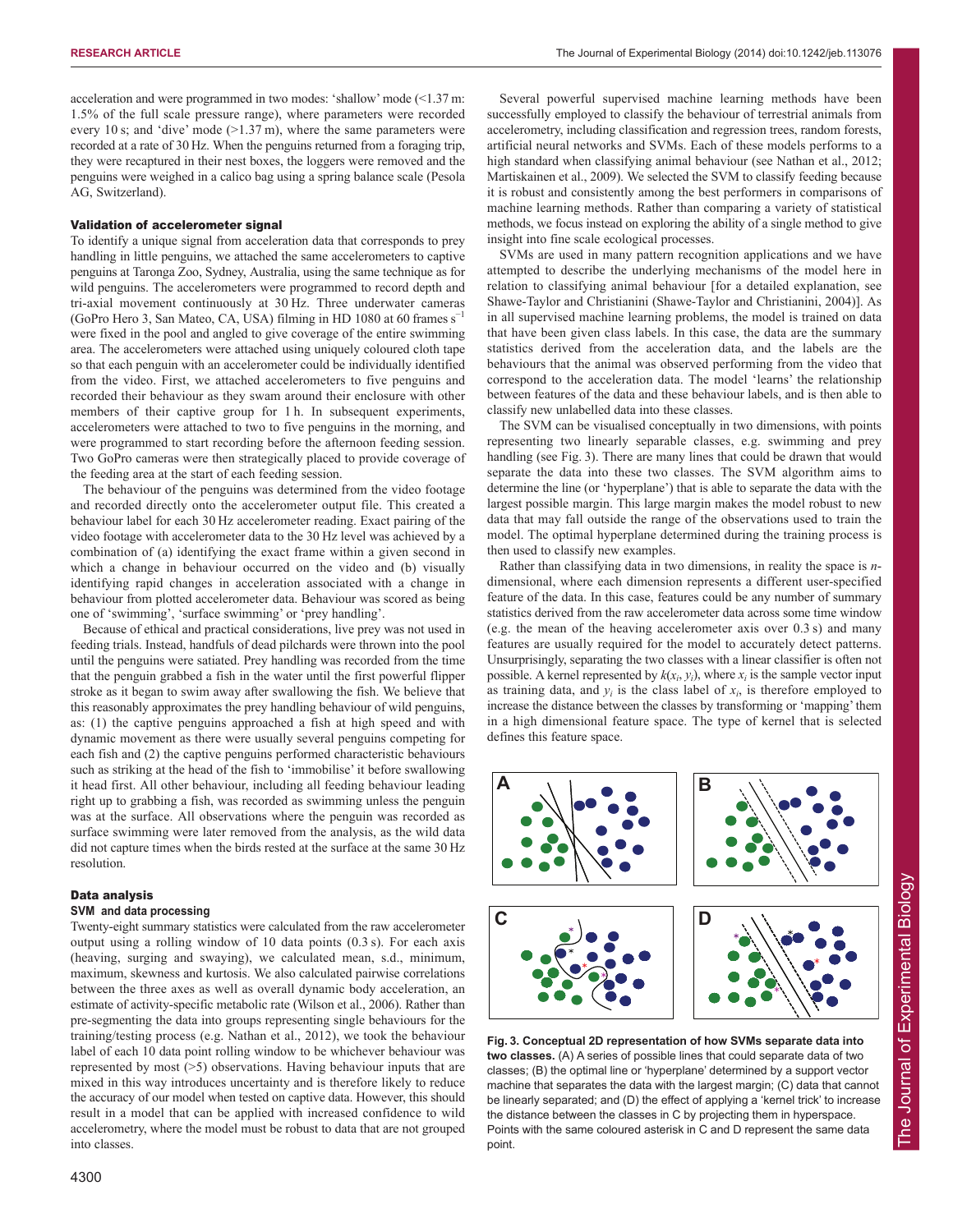We trained an SVM to classify the behaviour of the penguins as swimming or prey handling from the labelled data in the freely available R statistical software (R Development Core Team, 2013) package e1071 (Meyer et al., 2014). The data were randomly split into two sets in a 70:30 ratio (training:testing). Tuning of the SVM parameters was performed using 10-fold cross-validation. We trialled a range of available kernels (radial, linear, second-, third- and fourth-order polynomial kernels), and selected a secondorder polynomial kernel [represented by  $k(x_i, y_i)=(x_i, y_i)^2$ ] as the model developed with this kernel showed the highest overall accuracy. Mean and s.d. of the overall accuracy and false positive rate, a measure of how often the model misclassifies a point as prey handling when it should be swimming (incorrect 'prey handling'/incorrect 'prey handling' + true 'swimming'), of the best model were obtained by generating random 70:30 splits, re-training and testing the accuracy of the model on each of these datasets.

#### **Application of SVM to wild accelerometer dataset**

When the best model had been selected, we then applied it to the wild dataset, after pre-processing the data using the same statistics and 10 data point (0.3 s) rolling window. We classified a 'prey capture event' as any sequence of three or more consecutive prey handling classifications, to reduce the misclassification of transient events. We determined a threshold for the amount of time that separated discrete feeding events by plotting a survival curve showing the frequency of seconds (1–100 s) between prey handling events for each individual penguin. The breakpoint of the curve was used to define the threshold, which was between 5 and 9 s for all penguins. We took the timestamp of these feeding events (to the nearest second) to be the 5th data point of the sequence of 10 data points used in calculating the summary statistics.

We calculated a number of summary statistics in order to characterise intrinsic differences between dives in which the SVM identified prey capture and those in which it did not. We first calculated maximum depth, dive duration, bottom time duration, mean ascent and descent rates, wiggle presence and dash presence. We included wiggles and dashes in this part of the analysis as they have been used as proxies for prey encounter in previous studies, and we wished to understand whether their presence was related to predictions of prey capture derived from the SVM. Dashes are instances where the penguin increases the amplitude of its flipper strokes, possibly to pursue prey (Ropert-Coudert et al., 2006; Zimmer et al., 2011a). For the dash analysis, we identified an upper amplitude threshold for flipper strokes (identifiable in the vertical heaving axis) by plotting a survival curve of amplitude frequency from the raw accelerometer data. We calculated



**Fig. 4. Depth and acceleration in the vertical heaving axis during a sample little penguin dive that included both wiggles and dashes.** Wiggles are undulations in the bottom phase of the dive occurring at >0.5 m s<sup>-1</sup>; dashes are spikes above an acceleration threshold determined using a survival curve. Both wiggles and dashes have been used as proxies for prey encounter and are included in this paper to understand their relationship with predictions from the SVM estimates of prey capture.

thresholds separately for the descent, bottom time and ascent phases of dives and for each individual bird. As penguins must stroke harder in the top part of the water column to compensate for buoyancy, the descent phase of a dive was not analysed if the depth was less than 4 m (Zimmer et al., 2011b).

Wiggles are undulations in the bottom phase of dives thought to be related to hunting strategy, and have been shown to be a proxy for prey encounter in other species of penguins (Simeone and Wilson, 2003; Bost et al., 2007) and whales (Goldbogen et al., 2013). We defined a wiggle as a change in depth during bottom time occurring at  $>0.5$  m s<sup>-1</sup> (see Fig. 4). We defined the start and end of bottom time as the first and last time within a dive that the rate of change in depth was <0.25 m s<sup>-1</sup> (Kato et al., 2008).

To determine which of these features are important components of prey capture versus non-prey capture dives, we used a binomial GLMM in the R package lme4 (Bates et al., 2014). As dive duration, maximum depth and bottom duration were all strongly, linearly correlated, we calculated the 'dive residual': a measure of dive duration after removing the effect of maximum depth, and dropped both maximum depth and dive duration from the model. The dive residual is likely to be a proxy for bottom duration, with removal of the contribution of time spent travelling to and from depth. We therefore also omitted bottom time duration from the GLMM. Fixed effects were dive residual, mean ascent rate, mean descent rate, wiggle presence and dash presence. As these variables are naturally autocorrelated at the single dive scale (the presence or absence of prey capture in one dive is not an independent observation if the penguin is foraging in bouts), we ran the GLMM on a random sub-sample representing 90% of the dives, to reduce the autocorrelation. Penguin ID was included as a random effect.

#### **Acknowledgements**

We would like to acknowledge the support of Taronga staff, including Ryan Tate, Jose Altuna and Kat Theodore for their time and assistance in the captive feeding experiments. We would also like to thank the staff at NSW National Parks and Wildlife Service at Narooma for administrative and field support, and Dr Ben Pitcher for his assistance in the 2013 field season.

#### **Competing interests**

The authors declare no competing financial interests.

#### **Author contributions**

G.C., D.S. and R.H. designed and carried out the zoo experiments and field study. G.C. designed and conducted the analyses with statistical advice from I.J. G.C. prepared the manuscript with input from D.S., R.H. and I.J. on the interpretation and presentation of results.

#### **Funding**

This project is funded by Australian Research Council Linkage Grant [grant number LP110200603], with support from Taronga Conservation Society Australia. G.C. is a recipient of a Macquarie University Research Excellence Scholarship. I.J. is funded by a Macquarie Vice-Chancellor's Innovation Fellowship.

#### **References**

- **Adams, N. J., Moloney, C. and Navarro, R.** (1993). Estimated food consumption by penguins at the Prince Edward Islands. *Antarct. Sci.* **5**, 245-252.
- **Bates, D., Maechler, M., Bolker, B., Walker, S., Haubo Bojesen, R. Christensen, Singmann, H. and Dai, B.** (2014). *lme4: Linear*, *Mixed-effects models using Eigen and S4*. R package version 1.1-6. Available at: http://CRAN.R-project.org/ package=lme4
- **Bestley, S., Patterson, T. A., Hindell, M. A. and Gunn, J. S.** (2008). Feeding ecology of wild migratory tunas revealed by archival tag records of visceral warming. *J. Anim. Ecol.* **77**, 1223-1233.
- **Bidder, O. R., Campbell, H. A., Gómez-Laich, A., Urgé, P., Walker, J., Cai, Y., Gao, L., Quintana, F. and Wilson, R. P.** (2014). Love thy neighbour: automatic animal behavioural classification of acceleration data using the k-nearest neighbour algorithm. *PLoS ONE* **9**, e88609.
- **Bost, C. A., Handrich, Y., Butler, P. J., Fahlman, A., Halsey, L. G., Woakes, A. J. and Ropert-Coudert, Y.** (2007). Changes in dive profiles as an indicator of feeding success in king and Adélie penguins. *Deep Sea Res. Part II Top. Stud. Oceanogr.* **54**, 248-255.
- **Broell, F., Noda, T., Wright, S., Domenici, P., Steffensen, J. F., Auclair, J. P. and Taggart, C. T.** (2013). Accelerometer tags: detecting and identifying activities in fish and the effect of sampling frequency. *J. Exp. Biol.* **216**, 1255-1264.
- **Cannell, B. L., Chambers, L. E., Wooller, R. D. and Bradley, J. S.** (2012). Poorer breeding by little penguins near Perth, Western Australia is correlated with above average sea surface temperatures and a stronger Leeuwin Current. *Mar. Freshw. Res.* **63**, 914-925.